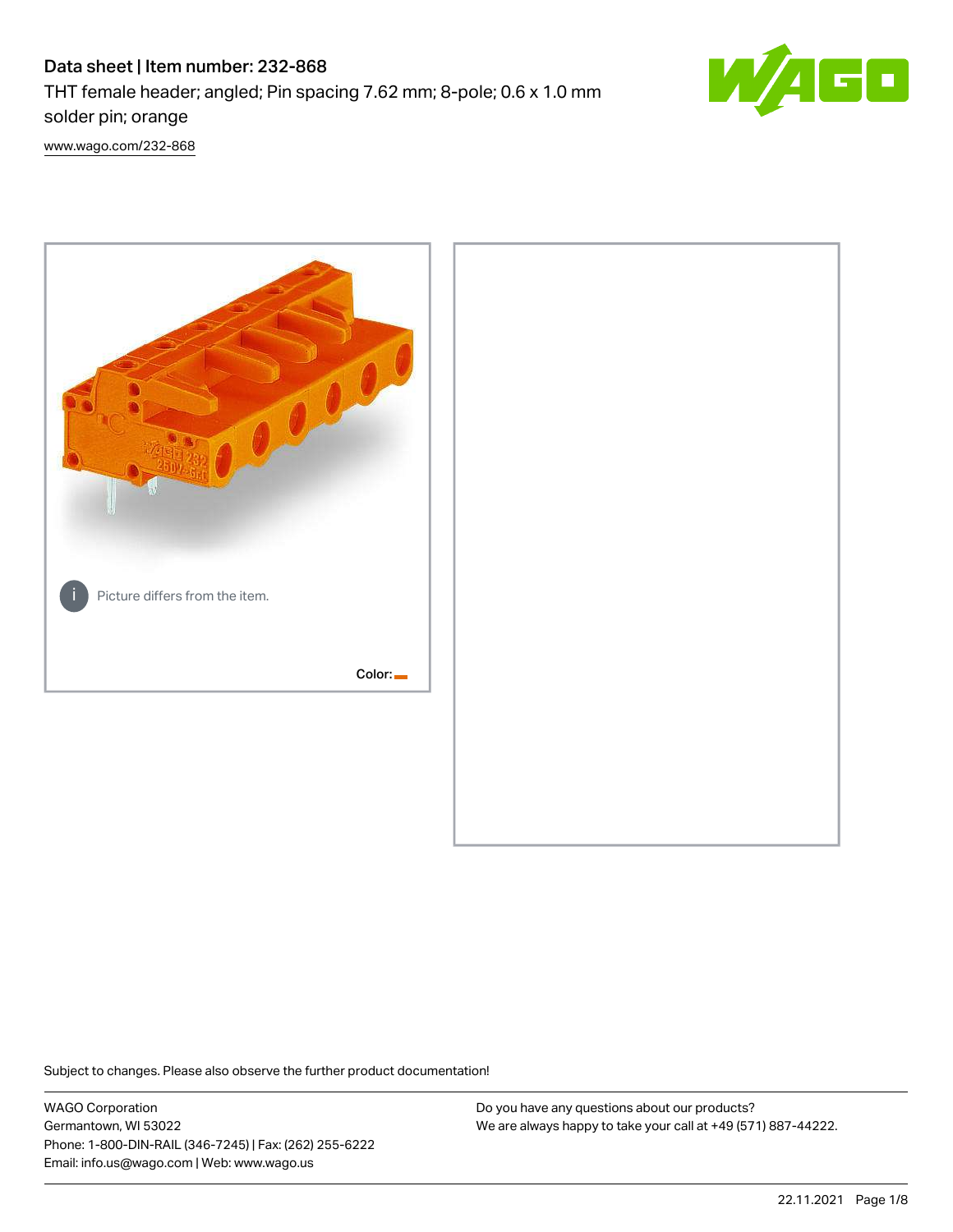



## Item description

- $\blacksquare$ Horizontal or vertical PCB mounting via straight or angled solder pins
- $\blacksquare$ For board-to-board and board-to-wire connections
- $\blacksquare$ Touch-proof PCB outputs
- $\blacksquare$ Easy-to-identify PCB inputs and outputs
- $\blacksquare$ With coding fingers

# Data

### **Notes**

| Safety information 1 | The MCS-MULTI CONNECTION SYSTEM includes connectors<br>without breaking capacity in accordance with DIN EN 61984. When<br>used as intended, these connectors must not be connected<br>/disconnected when live or under load. The circuit design should<br>ensure header pins, which can be touched, are not live when<br>unmated. |
|----------------------|-----------------------------------------------------------------------------------------------------------------------------------------------------------------------------------------------------------------------------------------------------------------------------------------------------------------------------------|
| Variants:            | Other pole numbers<br>3.8 mm pin projection for male headers with straight solder pins<br>Gold-plated or partially gold-plated contact surfaces                                                                                                                                                                                   |

Subject to changes. Please also observe the further product documentation!  $\overline{\mathcal{O}}$ 

| <b>WAGO Corporation</b>                                | Do you have any questions about our products?                 |
|--------------------------------------------------------|---------------------------------------------------------------|
| Germantown, WI 53022                                   | We are always happy to take your call at +49 (571) 887-44222. |
| Phone: 1-800-DIN-RAIL (346-7245)   Fax: (262) 255-6222 |                                                               |
| Email: info.us@wago.com   Web: www.wago.us             |                                                               |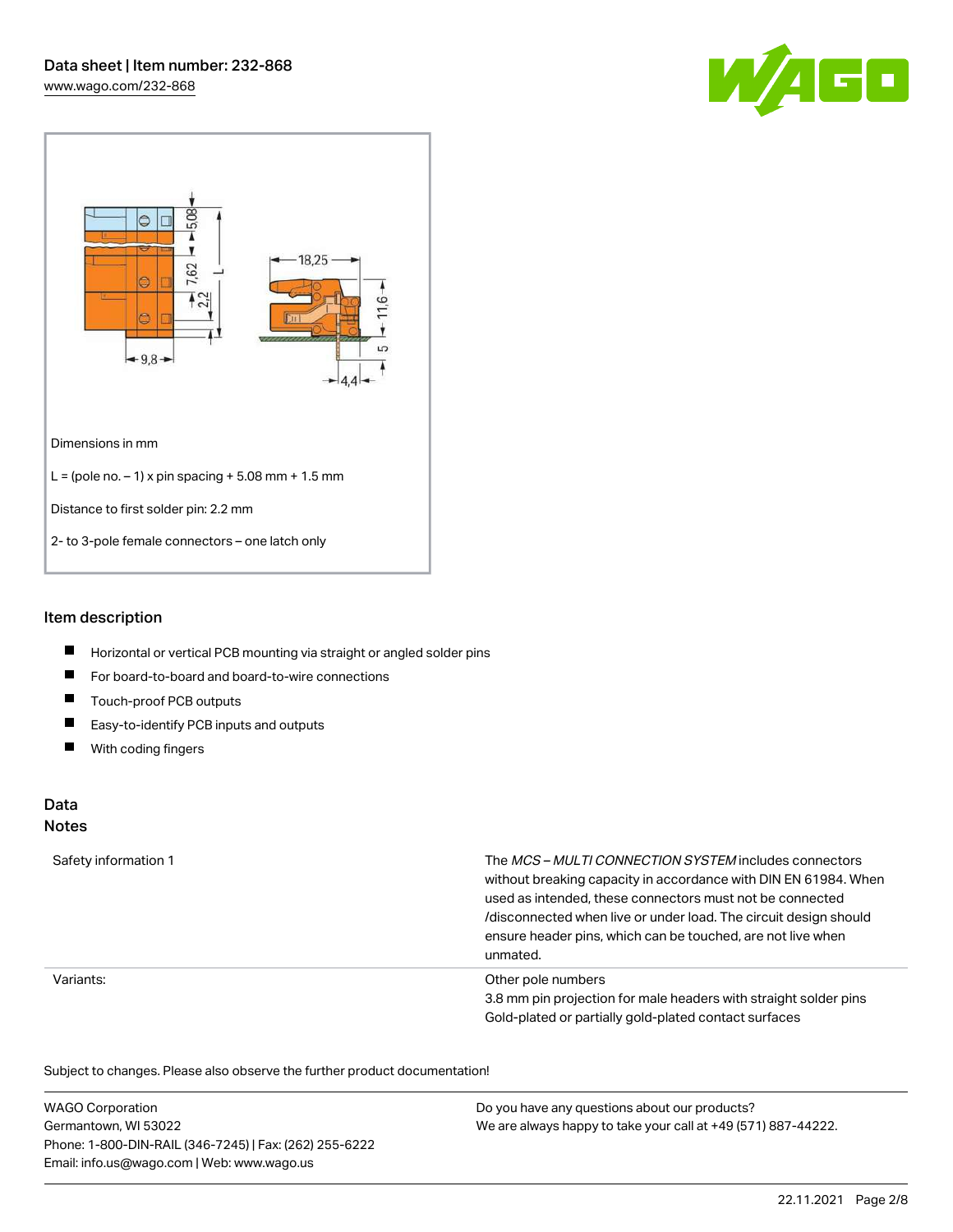

Other versions (or variants) can be requested from WAGO Sales or configured at https://configurator.wago.com/

## Electrical data

### IEC Approvals

| Ratings per                 | IEC/EN 60664-1                                                        |
|-----------------------------|-----------------------------------------------------------------------|
| Rated voltage (III / 3)     | 500 V                                                                 |
| Rated surge voltage (III/3) | 6 kV                                                                  |
| Rated voltage (III/2)       | 630 V                                                                 |
| Rated surge voltage (III/2) | 6 <sub>kV</sub>                                                       |
| Nominal voltage (II/2)      | 1000V                                                                 |
| Rated surge voltage (II/2)  | 6 <sub>kV</sub>                                                       |
| Rated current               | 12A                                                                   |
| Legend (ratings)            | $(III / 2)$ $\triangle$ Overvoltage category III / Pollution degree 2 |

## UL Approvals

| Approvals per                  | UL 1059 |
|--------------------------------|---------|
| Rated voltage UL (Use Group B) | 300 V   |
| Rated current UL (Use Group B) | 15 A    |
| Rated voltage UL (Use Group D) | 300 V   |
| Rated current UL (Use Group D) | 10 A    |

## Ratings per UL

| Rated voltage UL 1977      | 600 V |
|----------------------------|-------|
| Rated current l<br>III 197 | . J F |

## CSA Approvals

| Approvals per                   | CSA   |
|---------------------------------|-------|
| Rated voltage CSA (Use Group B) | 300 V |
| Rated current CSA (Use Group B) | 15 A  |
| Rated voltage CSA (Use Group D) | 300 V |
| Rated current CSA (Use Group D) | 10 A  |

#### Connection data

| Total number of potentials |  |
|----------------------------|--|
|----------------------------|--|

Subject to changes. Please also observe the further product documentation!

| <b>WAGO Corporation</b>                                | Do you have any questions about our products?                 |
|--------------------------------------------------------|---------------------------------------------------------------|
| Germantown, WI 53022                                   | We are always happy to take your call at +49 (571) 887-44222. |
| Phone: 1-800-DIN-RAIL (346-7245)   Fax: (262) 255-6222 |                                                               |
| Email: info.us@wago.com   Web: www.wago.us             |                                                               |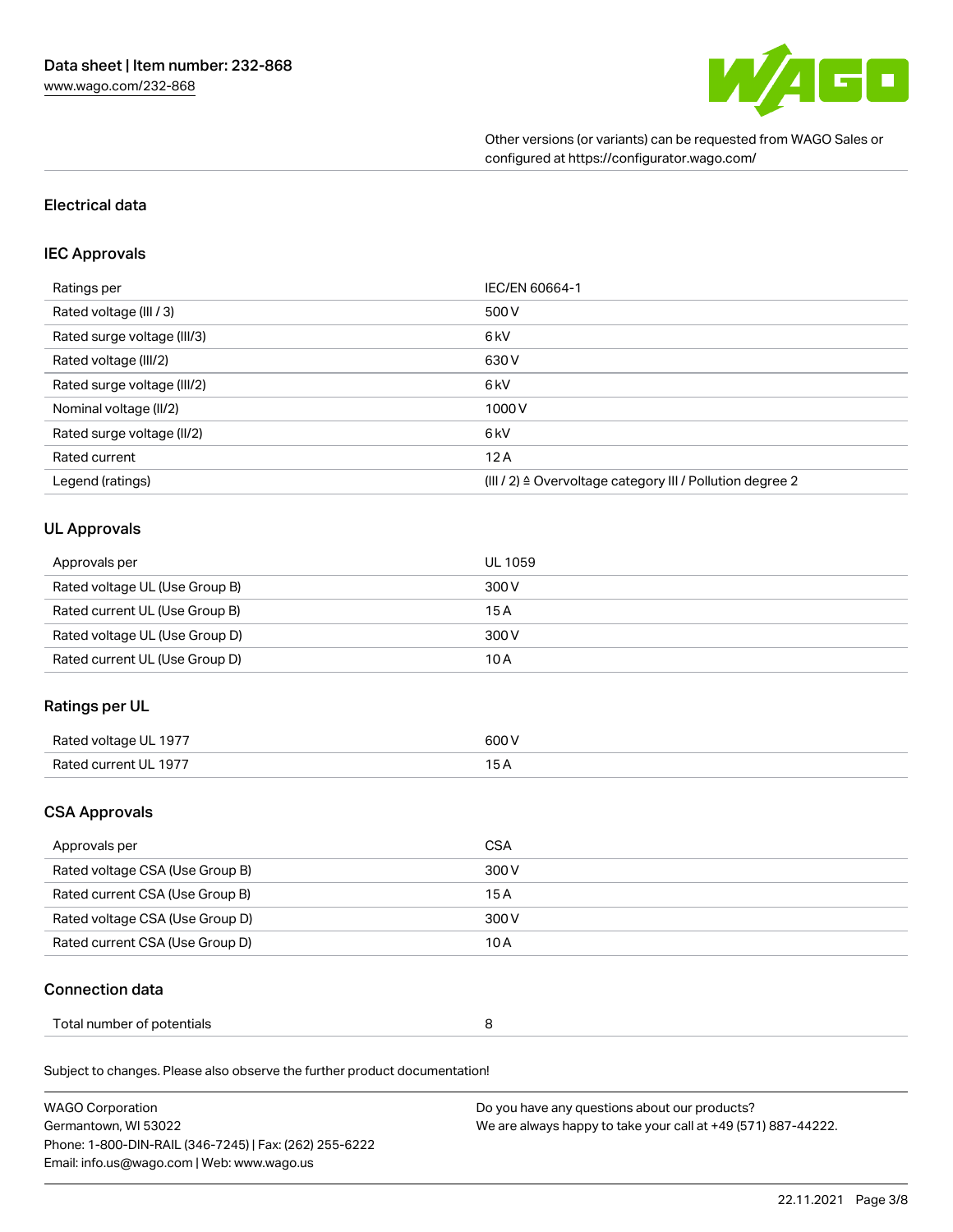[www.wago.com/232-868](http://www.wago.com/232-868)



| Number<br>r of connection types |  |
|---------------------------------|--|
| Number<br>levels                |  |

### Connection 1

| Number of poles |  |
|-----------------|--|
|-----------------|--|

# Physical data

| Pin spacing                          | 7.62 mm / 0.3 inch    |
|--------------------------------------|-----------------------|
| Width                                | 59.92 mm / 2.359 inch |
| Height                               | 16.6 mm / 0.654 inch  |
| Height from the surface              | 11.6 mm / 0.457 inch  |
| Depth                                | 18.25 mm / 0.719 inch |
| Solder pin length                    | $5 \,\mathrm{mm}$     |
| Solder pin dimensions                | $0.6 \times 1$ mm     |
| Drilled hole diameter with tolerance | $1.3$ $(+0.1)$ mm     |

# Plug-in connection

| Contact type (pluggable connector) | Female header |
|------------------------------------|---------------|
| Connector (connection type)        | for PCB       |
| Mismating protection               | No            |
| Mating direction to the PCB        | 0°            |
| Locking of plug-in connection      | Without       |

# PCB contact

| PCB Contact                         | THT                                        |
|-------------------------------------|--------------------------------------------|
| Solder pin arrangement              | over the entire female connector (in-line) |
| Number of solder pins per potential |                                            |

## Material data

| Color                       | orange           |
|-----------------------------|------------------|
| Material group              |                  |
| Insulation material         | Polyamide (PA66) |
| Flammability class per UL94 | V <sub>0</sub>   |
| Contact material            | Copper alloy     |
| Contact plating             | tin-plated       |
| Fire load                   | 0.171 MJ         |

Subject to changes. Please also observe the further product documentation!

| <b>WAGO Corporation</b>                                | Do you have any questions about our products?                 |
|--------------------------------------------------------|---------------------------------------------------------------|
| Germantown, WI 53022                                   | We are always happy to take your call at +49 (571) 887-44222. |
| Phone: 1-800-DIN-RAIL (346-7245)   Fax: (262) 255-6222 |                                                               |
| Email: info.us@wago.com   Web: www.wago.us             |                                                               |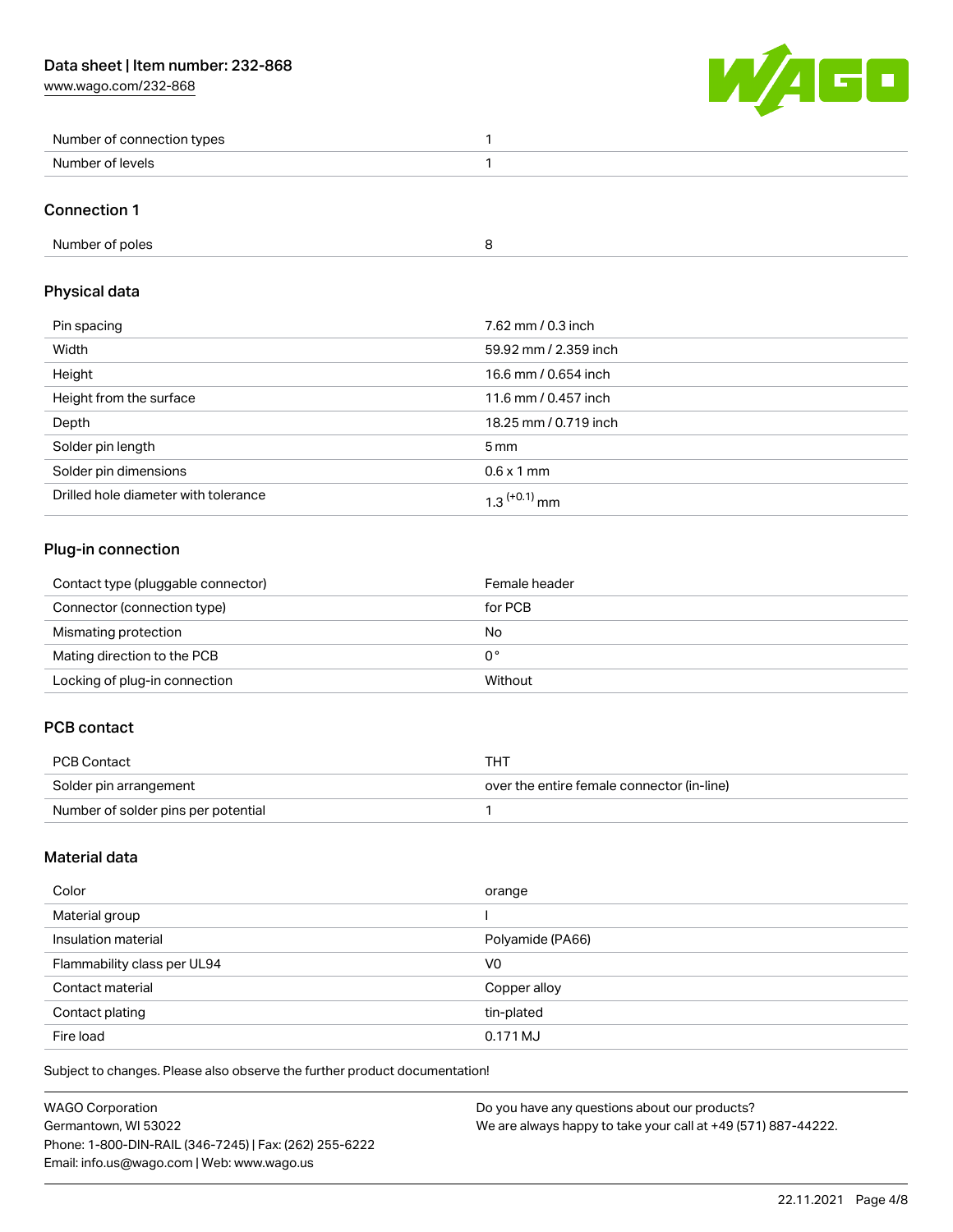[www.wago.com/232-868](http://www.wago.com/232-868)



| Weight | ہ صدت<br>$\ddotsc$ |
|--------|--------------------|
|        |                    |

### Environmental requirements

| Limit temperature range<br>. | $-60+85 °C$ |  |
|------------------------------|-------------|--|

## Commercial data

| Product Group         | 3 (Multi Conn. System) |
|-----------------------|------------------------|
| PU (SPU)              | 25 Stück               |
| Packaging type        | box                    |
| Country of origin     | DE                     |
| <b>GTIN</b>           | 4044918580304          |
| Customs tariff number | 8536694040             |

## Approvals / Certificates

### Country specific Approvals

| Logo | Approval                                     | <b>Additional Approval Text</b> | Certificate<br>name |
|------|----------------------------------------------|---------------------------------|---------------------|
|      | CВ<br>DEKRA Certification B.V.               | IEC 61984                       | NL-39756            |
| EMA  | <b>KEMA/KEUR</b><br>DEKRA Certification B.V. | EN 61984                        | 2190761.01          |

#### Ship Approvals

Phone: 1-800-DIN-RAIL (346-7245) | Fax: (262) 255-6222

Email: info.us@wago.com | Web: www.wago.us

| Logo                    | Approval                                                                   | <b>Additional Approval Text</b>                               | Certificate<br>name |  |
|-------------------------|----------------------------------------------------------------------------|---------------------------------------------------------------|---------------------|--|
| ABS                     | <b>ABS</b>                                                                 |                                                               | $19 -$              |  |
|                         | American Bureau of Shipping                                                |                                                               | HG15869876-         |  |
|                         |                                                                            |                                                               | <b>PDA</b>          |  |
|                         | <b>DNV GL</b>                                                              |                                                               | TAE000016Z          |  |
|                         | Det Norske Veritas, Germanischer Lloyd                                     |                                                               |                     |  |
|                         | LR.                                                                        | IEC 61984                                                     | 96/20035 (E5)       |  |
|                         | Lloyds Register                                                            |                                                               |                     |  |
| <b>UL-Approvals</b>     |                                                                            |                                                               |                     |  |
|                         |                                                                            |                                                               | Certificate         |  |
| Logo                    | Approval                                                                   | <b>Additional Approval Text</b>                               | name                |  |
|                         | Subject to changes. Please also observe the further product documentation! |                                                               |                     |  |
| <b>WAGO Corporation</b> |                                                                            | Do you have any questions about our products?                 |                     |  |
| Germantown, WI 53022    |                                                                            | We are always happy to take your call at +49 (571) 887-44222. |                     |  |

22.11.2021 Page 5/8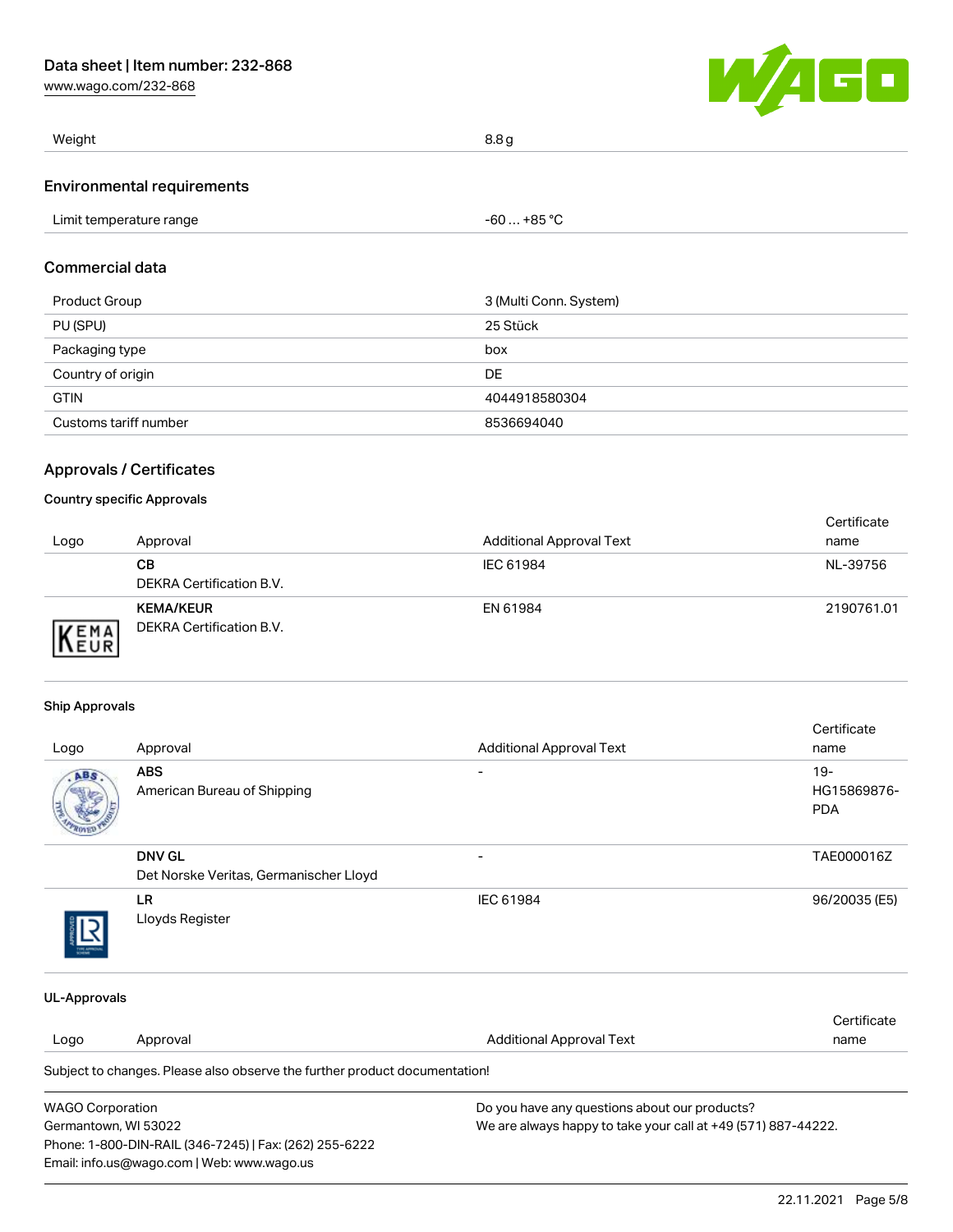

| $\boldsymbol{\mathcal{A}}$ | <b>UR</b><br>Underwriters Laboratories Inc. | <b>UL 1977</b> | E45171 |
|----------------------------|---------------------------------------------|----------------|--------|
| 8                          | <b>UR</b><br>Underwriters Laboratories Inc. | <b>UL 1059</b> | E45172 |
| Counterpart                |                                             |                |        |



| Item no.731-638<br>1-conductor male connector; CAGE CLAMP®; 2.5 mm <sup>2</sup> ; Pin spacing 7.62 mm; 8-pole; 2,50 mm <sup>2</sup> ;<br>orange                            | www.wago.com/731-638                 |
|----------------------------------------------------------------------------------------------------------------------------------------------------------------------------|--------------------------------------|
| Item no.731-638/019-000<br>1-conductor male connector; CAGE CLAMP®; 2.5 mm <sup>2</sup> ; Pin spacing 7.62 mm; 8-pole; clamping collar;<br>$2,50$ mm <sup>2</sup> ; orange | www.wago.com/731-638<br>$/019 - 000$ |

## Optional accessories

### Testing accessories

CAD data

| Testing accessories |                                                                        |
|---------------------|------------------------------------------------------------------------|
|                     | Item no.: 210-136<br>Test plug; 2 mm $\varnothing$ ; with 500 mm cable |
|                     | Item no.: 231-662<br>Test plugs for female connectors; for 7           |

|                               | $115111110 210-100$<br>Test plug; 2 mm Ø; with 500 mm cable                                                                  |            | www.wago.com/210-136 |          |
|-------------------------------|------------------------------------------------------------------------------------------------------------------------------|------------|----------------------|----------|
|                               | Item no.: 231-662<br>Test plugs for female connectors; for 7.5 mm and 7.62 mm pin spacing; 2,50 mm <sup>2</sup> ; light gray |            | www.wago.com/231-662 |          |
| <b>Downloads</b>              |                                                                                                                              |            |                      |          |
| <b>Documentation</b>          |                                                                                                                              |            |                      |          |
| <b>Additional Information</b> |                                                                                                                              |            |                      |          |
| Technical explanations        |                                                                                                                              | 2019 Apr 3 | pdf<br>2.0 MB        | Download |
|                               |                                                                                                                              |            |                      |          |
| <b>CAD files</b>              |                                                                                                                              |            |                      |          |

| 2D/3D Models 232-868<br>$ -$<br>. | <b>URL</b> | i )ownloac |
|-----------------------------------|------------|------------|
|                                   |            |            |

Subject to changes. Please also observe the further product documentation!

| <b>WAGO Corporation</b>                                | Do you have any questions about our products?                 |
|--------------------------------------------------------|---------------------------------------------------------------|
| Germantown, WI 53022                                   | We are always happy to take your call at +49 (571) 887-44222. |
| Phone: 1-800-DIN-RAIL (346-7245)   Fax: (262) 255-6222 |                                                               |
| Email: info.us@wago.com   Web: www.wago.us             |                                                               |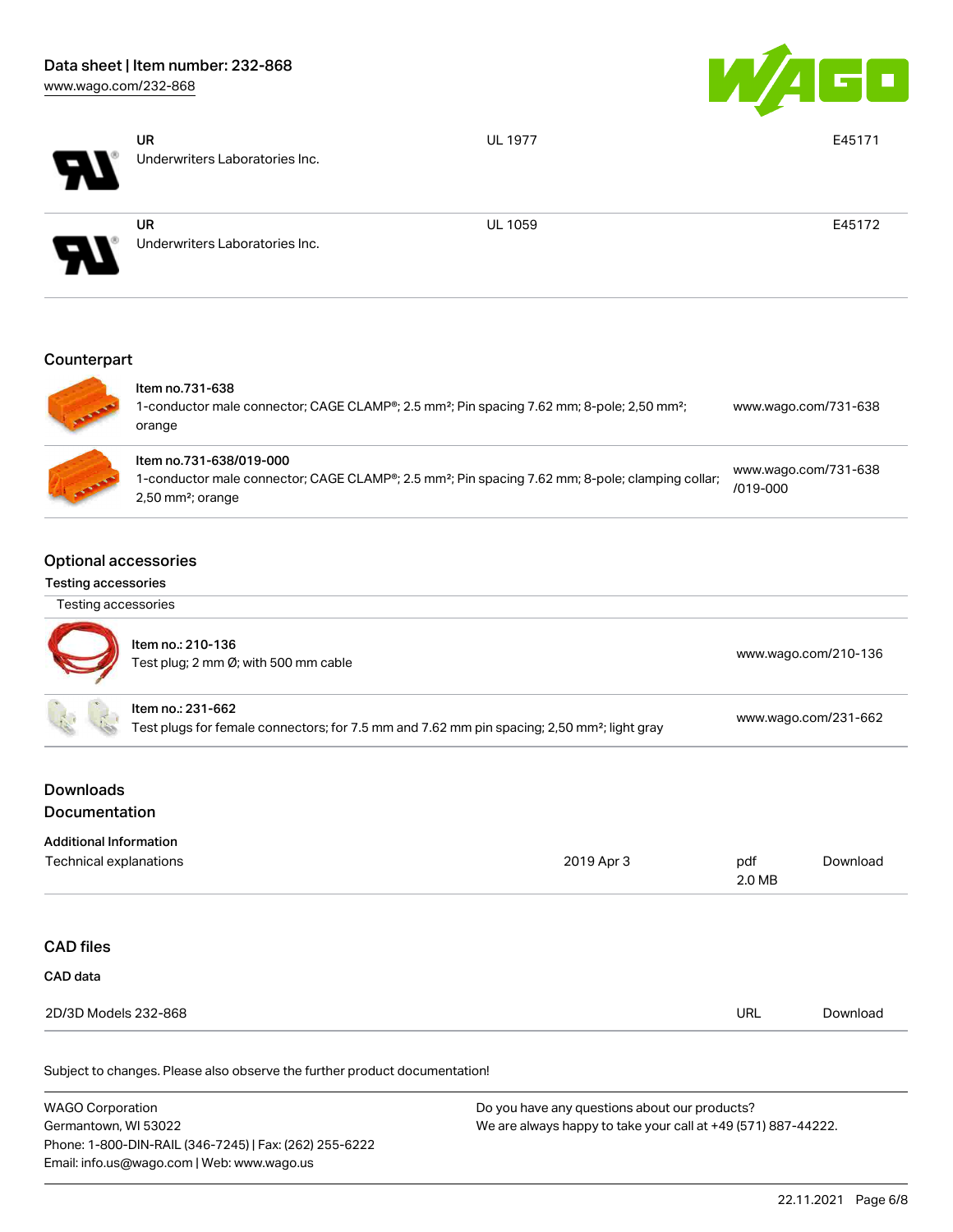

#### CAE data

|   | EPLAN Data Portal 232-868                                                                                                                                              | URL        | Download |
|---|------------------------------------------------------------------------------------------------------------------------------------------------------------------------|------------|----------|
|   | ZUKEN Portal 232-868                                                                                                                                                   | <b>URL</b> | Download |
|   | PCB Design                                                                                                                                                             |            |          |
|   | Symbol and Footprint 232-868                                                                                                                                           | <b>URL</b> | Download |
|   | CAx data for your PCB design, consisting of "schematic symbols and PCB footprints",<br>allow easy integration of the WAGO component into your development environment. |            |          |
|   | Supported formats:                                                                                                                                                     |            |          |
| ш | Accel EDA 14 & 15                                                                                                                                                      |            |          |
| ш | Altium 6 to current version                                                                                                                                            |            |          |
|   | Cadence Allegro                                                                                                                                                        |            |          |
| П | DesignSpark                                                                                                                                                            |            |          |
|   | Eagle Libraries                                                                                                                                                        |            |          |
| ш | KiCad                                                                                                                                                                  |            |          |
|   | <b>Mentor Graphics BoardStation</b>                                                                                                                                    |            |          |
|   | Mentor Graphics Design Architect                                                                                                                                       |            |          |
| Ш | Mentor Graphics Design Expedition 99 and 2000                                                                                                                          |            |          |
|   | OrCAD 9.X PCB and Capture                                                                                                                                              |            |          |
| ш | PADS PowerPCB 3, 3.5, 4.X, and 5.X                                                                                                                                     |            |          |
| ш | PADS PowerPCB and PowerLogic 3.0                                                                                                                                       |            |          |
|   | PCAD 2000, 2001, 2002, 2004, and 2006                                                                                                                                  |            |          |
| ш | Pulsonix 8.5 or newer                                                                                                                                                  |            |          |
|   | <b>STL</b>                                                                                                                                                             |            |          |
| ш | 3D STEP                                                                                                                                                                |            |          |
|   | TARGET 3001!                                                                                                                                                           |            |          |
|   | View Logic ViewDraw                                                                                                                                                    |            |          |
| H | Quadcept                                                                                                                                                               |            |          |
|   | Zuken CadStar 3 and 4                                                                                                                                                  |            |          |
| ш | Zuken CR-5000 and CR-8000                                                                                                                                              |            |          |
|   |                                                                                                                                                                        |            |          |

PCB Component Libraries (EDA), PCB CAD Library Ultra Librarian

Subject to changes. Please also observe the further product documentation!

WAGO Corporation Germantown, WI 53022 Phone: 1-800-DIN-RAIL (346-7245) | Fax: (262) 255-6222 Email: info.us@wago.com | Web: www.wago.us

Do you have any questions about our products? We are always happy to take your call at +49 (571) 887-44222.